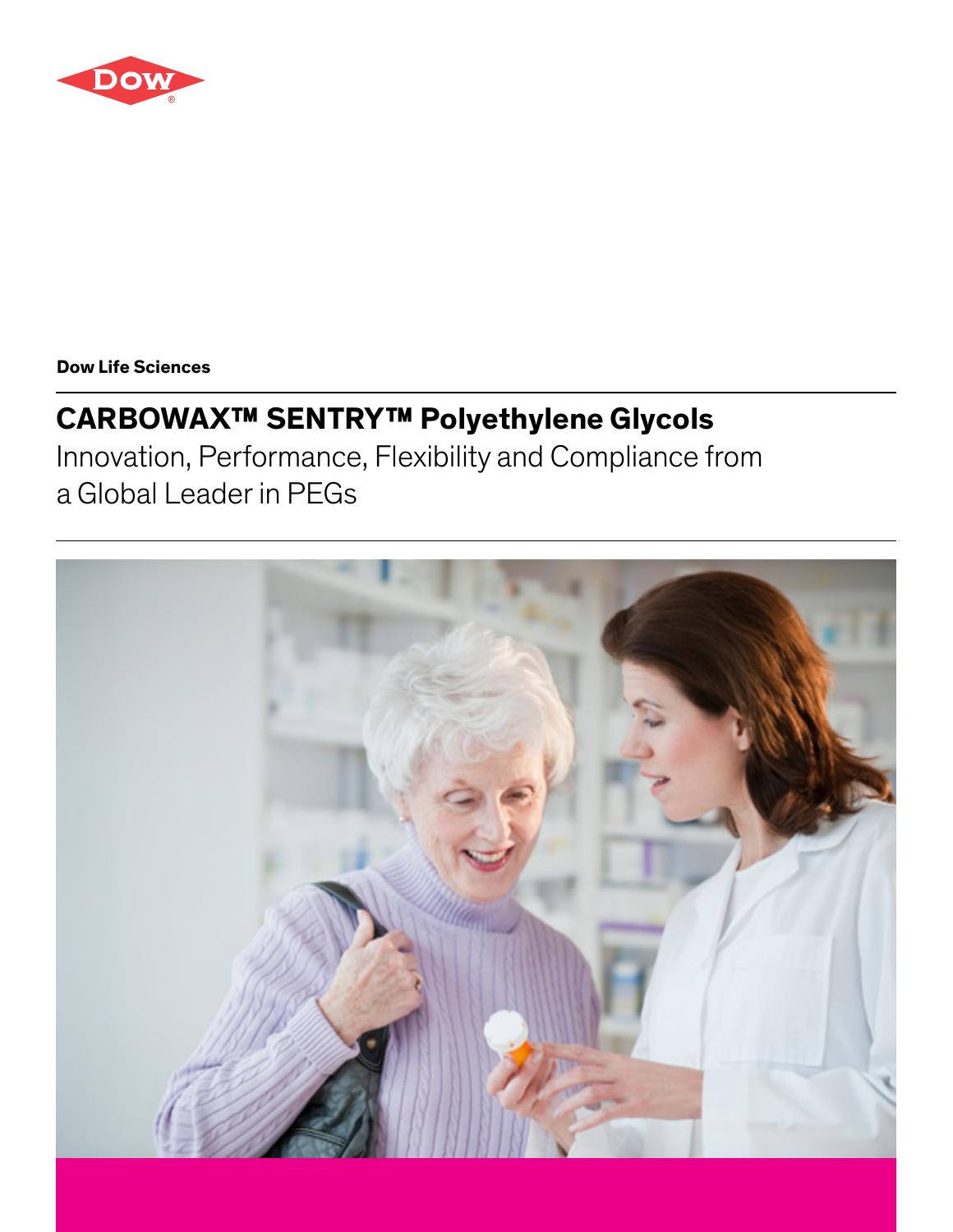## A Leading Choice for Pharmaceuticals

CARBOWAX™ SENTRY™ Polyethylene Glycols (PEGs) and Methoxypolyethylene Glycols (MPEGs) are highly versatile excipients and Active Pharmaceutical Ingredients (API) produced to meet the exacting requirements of the pharmaceutical industry but CARBOWAX™ SENTRY™ PEGs and MPEGs do more than meet requirements…they establish industry standards for innovation, performance, flexibility and compliance.

#### **Innovation**

Dow has been developing innovative solutions for more than 100 years and our innovation is evidenced in our quest for increased processing efficiency, in-depth support for quality requirements, and tailored supply chain solutions. You can depend on us for the science, technology and knowhow you need to support your own ability to innovate.

#### **Performance**

The performance of CARBOWAX™ SENTRY™ PEGs and MPEGs has been proven over decades of use in pharmaceuticals. As Active Pharmaceutical Ingredients (API), their low toxicity is valuable in laxative and colonic lavage formulations. They are used widely as excipients in solid oral dosage forms, ointments and creams, gelatin capsules and liquid medications, and suppositories.

#### **Flexibility**

With CARBOWAX™ SENTRY™ PEGs and MPEGs, we can help you find the ideal product for your application. CARBOWAX™ SENTRY™ PEGs and MPEGs are available in a wide range of viscosities and melting points for formulating flexibility. Flexibility is further enhanced by multiple product forms including liquid, powder, granular and flake materials. By choosing a suitable product grade, or blending products, you can achieve the desired balance of water solubility, hygroscopicity, vapor pressure, melting or freezing range, and viscosity.

#### **Compliance**

CARBOWAX™ SENTRY™ PEGs and MPEGs comply with the stringent regulatory requirements for pharmaceutical applications. They conform to the US Pharmacopeia / National Formulary (USP/NF) monographs for polyethylene glycols and methoxypolyethylene glycols. Selected liquid and solid CARBOWAX™ SENTRY™ PEGs and MPEGs are compliant with the European Pharmacopoeia (Ph. Eur.) requirements for Macrogols.\*

### **Commitment to cGMP on a World-Scale Production Platform**

The manufacturing, handling and storage of all CARBOWAX™ SENTRY™ PEGs and MPEGs are conducted with all appropriate current Good Manufacturing Practice (cGMP) in our world-scale production facilities. Our solid grades plant (over MW 1450) meets IPEC guidelines for excipients. In addition, solid grades (MW 3350 and 4000) comply with ICH Q7A cGMP guidelines for APIs.

For our lower molecular weight products (PEG 300 –1000 and MPEGs), cGMP compliance is in accord with the most current International Pharmaceutical Excipients Council (IPEC) Guide for Bulk Pharmaceutical Excipients.

CARBOWAX™ SENTRY™ PEGs and MPEGs are manufactured under the supervision of the Kashruth Division of the Union of Orthodox Jewish Congregations of America and are certified as kosher and pareve.

Our ability to supply PEGs and MPEGs meeting appropriate global regulatory requirements globally is supported by Dow's inventory management solutions and a network of strategically located terminal facilities. We offer Product Stewardship assistance to ensure that CARBOWAX™ SENTRY™ products are properly handled throughout the supply chain.

\*Statements about the compliance status of CARBOWAX™ SENTRY™ PEGs and MPEGs are not intended as regulatory advice for any specific use nor are they an alternative to seeking regulatory advice for a user's particular intended use. It is the responsibility of the user of CARBOWAX™ SENTRY™ PEGs and MPEGs to read and understand all current applicable FDA regulations, as well as any other applicable regulations.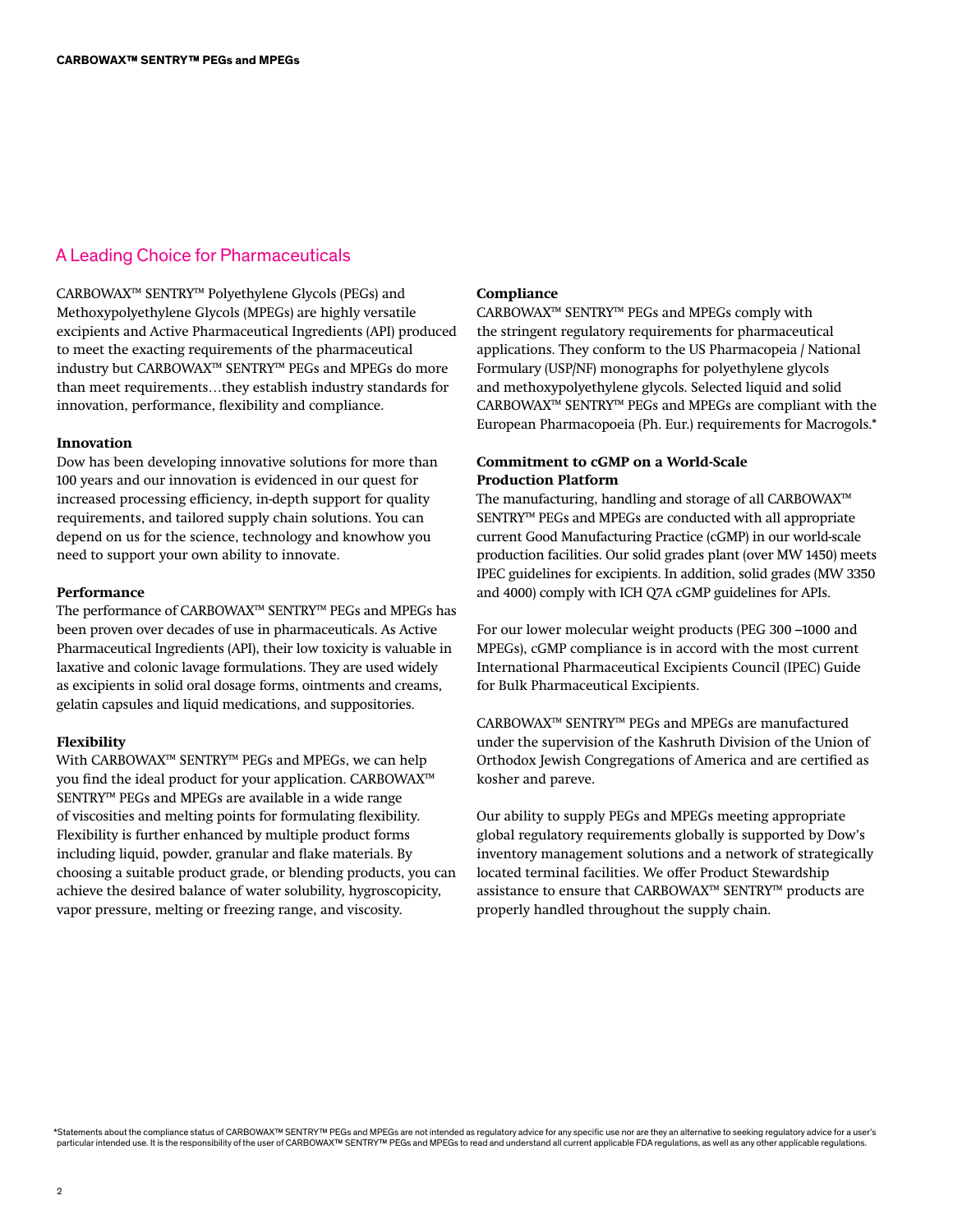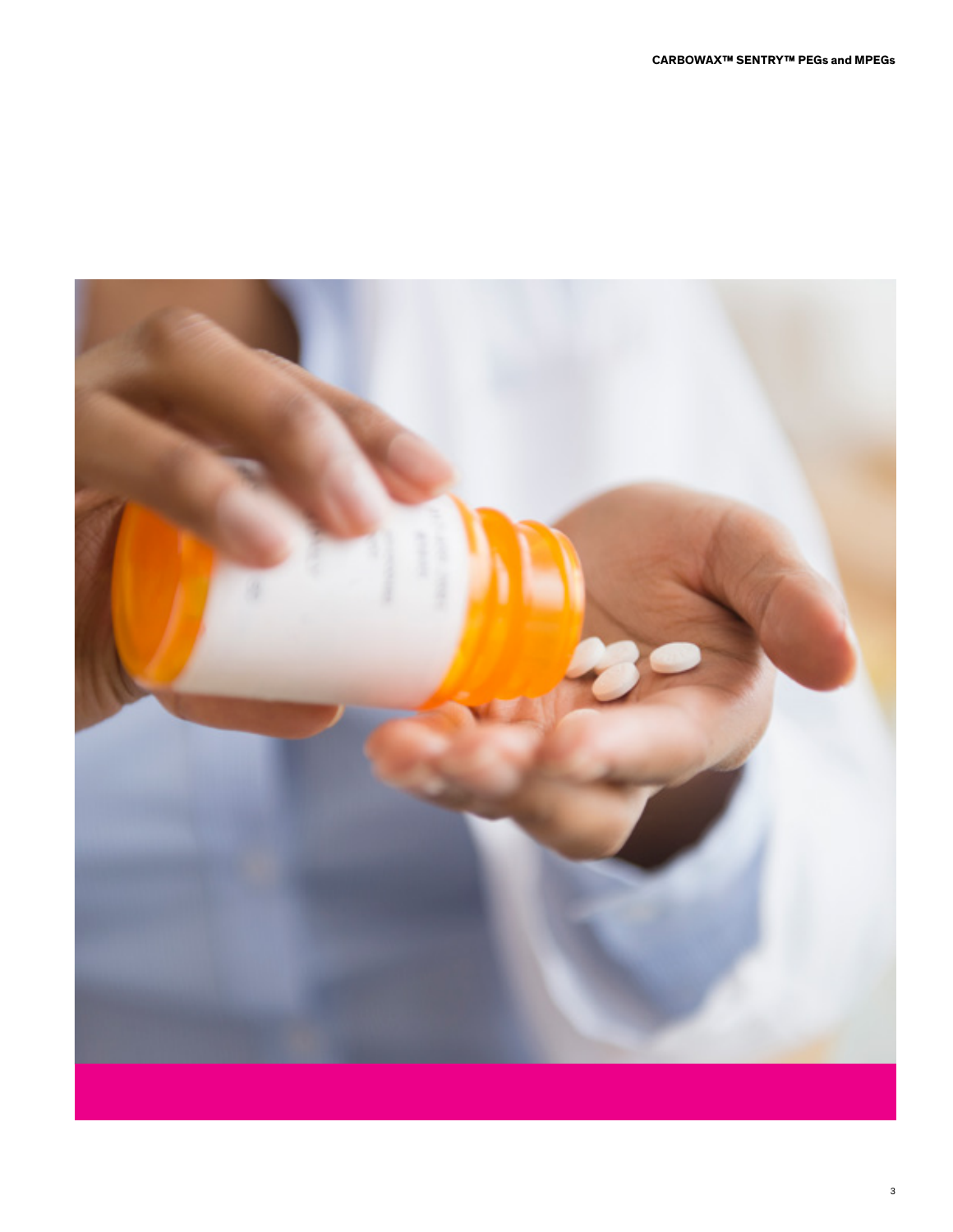## Chemistry and Product Line

CARBOWAX™ SENTRY™ PEGs and MPEGs are water soluble linear polymers formed by the addition reaction of ethylene oxide to an ethylene glycol equivalent. The general formula for polyethylene glycol is: H–(OCH<sub>2</sub>CH<sub>2</sub>)<sub>n</sub>–OH and for methoxypolyethylene glycol: CH<sub>3</sub>–(OCH<sub>2</sub>CH<sub>2</sub>)<sub>n</sub>–OH where "n" is the average number of repeating oxyethylene groups.

CARBOWAX™ SENTRY™ PEGs and MPEGs are available in a wide range of molecular weights to offer flexibility to help optimize formulations. Depending on molecular weight, CARBOWAX™ SENTRY™ products are available in liquid, solid, granular, powder, and flake forms.

CARBOWAX™ SENTRY™ PEGs are available in average molecular weights ranging from 300 to 8000. CARBOWAX™ SENTRY™ MPEGs are available in average molecular weights of 350 and 550. CARBOWAX™ SENTRY™ PEG 540 Blend, a mixture of PEG 300 and PEG 1450, completes the family of CARBOWAX™ SENTRY™ products. Low aldehyde grades of CARBOWAX™ SENTRY™ PEG 300, 400, and 600 are available.

| CARBOWAX™ SENTRY™ PEG and MPEG Products                                                           |                         |                    |  |  |  |  |  |
|---------------------------------------------------------------------------------------------------|-------------------------|--------------------|--|--|--|--|--|
| <b>Supplied Form</b><br><b>CTFA/INCI Nomenclature<sup>1</sup></b><br><b>CARBOWAX™ SENTRY™ PEG</b> |                         |                    |  |  |  |  |  |
| 300 NF, Macrogol 300 Ph. Eur.; Low aldehyde grade                                                 | Liquid                  | PEG-6              |  |  |  |  |  |
| 400 NF, Macrogol 400 Ph. Eur.; Low aldehyde grade                                                 | Liquid                  | PEG-8              |  |  |  |  |  |
| 540 Blend (PEG 300/PEG 1450)                                                                      | <b>Fused Solid</b>      | PEG 6 and PEG 32   |  |  |  |  |  |
| 600 NF; Macrogol 600 Ph. Eur.; Low aldehyde grade                                                 | Semi Solid              | <b>PEG-12</b>      |  |  |  |  |  |
| 1000 NF                                                                                           | <b>Fused Solid</b>      | <b>PEG-20</b>      |  |  |  |  |  |
| 1450 NF                                                                                           | Flake                   | <b>PEG-32</b>      |  |  |  |  |  |
| 3350 USP, Macrogol 3350 Ph. Eur.                                                                  | Granular, Powder, Flake | <b>PEG-75</b>      |  |  |  |  |  |
| 4000 NF, Macrogol 4000 Ph. Eur.                                                                   | Granular, Powder, Flake | <b>PEG-90</b>      |  |  |  |  |  |
| 4600 NF                                                                                           | Granular                | <b>PEG-100</b>     |  |  |  |  |  |
| 8000 NF, Macrogol 8000 Ph. Eur.                                                                   | Granular, Powder, Flake | <b>PEG-180</b>     |  |  |  |  |  |
| <b>CARBOWAX™ SENTRY™ MPEG</b>                                                                     |                         |                    |  |  |  |  |  |
| 350 NF                                                                                            | Liquid                  | PEG-6 Methyl Ether |  |  |  |  |  |
| 550 NF                                                                                            | Liquid                  | Methoxy PEG-10     |  |  |  |  |  |

1CTFA/INCI = Personal Care Council (formerly known as Cosmetics, Toiletry and Fragrance Association) /International Nomenclature Cosmetic Ingredient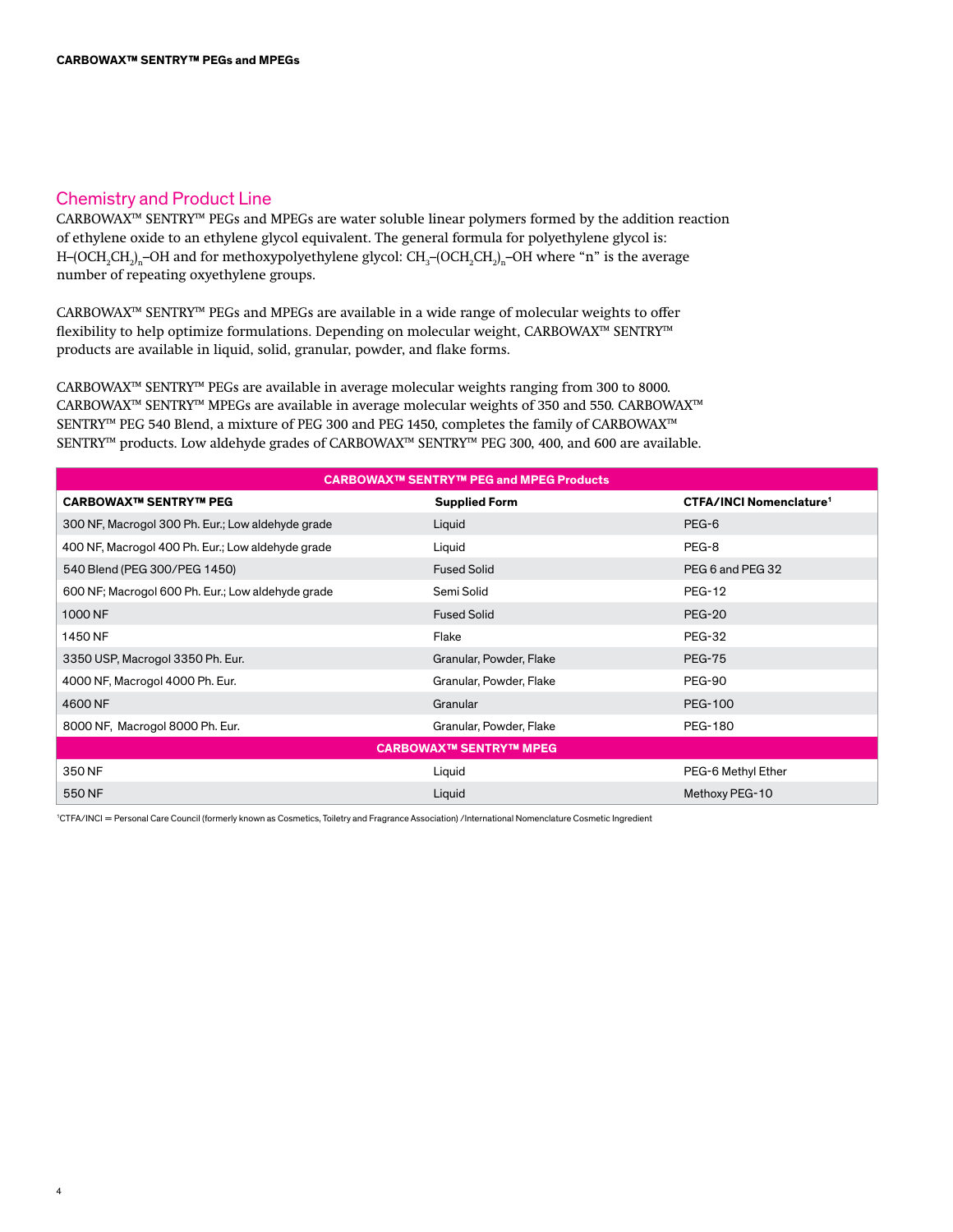## Compliance Information for Indirect Food Use

CARBOWAX™ SENTRY™ Polyethylene Glycols are permitted for use as components of articles intended to come in contact with food under FDA. This summary is not intended as an alternative to reading the full text of the applicable regulations, since additional restrictions and limitations may apply. It is the responsibility of the user of CARBOWAX™ SENTRY™ PEGs as an Indirect Food Additive to read and understand all applicable FDA regulations in Title 21 of the Code of Federal Regulations, as well as any other applicable regulations.

| CARBOWAX™ SENTRY™ Polyethylene Glycols - FDA Clearances: 21 CFR                     |            |                   |               |                       |                      |                       |               |                   |               |                        |               |             |                |                    |                |                        |                |                    |             |                   |                |
|-------------------------------------------------------------------------------------|------------|-------------------|---------------|-----------------------|----------------------|-----------------------|---------------|-------------------|---------------|------------------------|---------------|-------------|----------------|--------------------|----------------|------------------------|----------------|--------------------|-------------|-------------------|----------------|
| <b>SENTRYTM</b><br>Polyethylene Glycol<br>$-68-3$<br><b>CARBOWAXTM</b><br>CAS#25322 | 173.310(c) | 73.340(a)(2)<br>÷ | 175.105(c)(5) | 75.300(b)(3)(ii)<br>÷ | 175.300(b)(3)(xxxii) | 175.300(b)(3)(xxxiii) | 175.320(b)(2) | 76.170(b)(1)<br>÷ | 176.180(b)(1) | 176.200 <sub>(c)</sub> | 176.210(d)(2) | 177.1200(c) | 177.1210(b)(3) | 177.1390(c)(2)(ii) | 177.1400(b)(4) | 7.2600(c)(4)<br>N<br>÷ | 177.2800(d)(5) | 78.3120(d)(3)<br>÷ | 178.3570(c) | 178.3750(a)(b)(c) | 178.3910(b)(2) |
| 300                                                                                 | $\bullet$  | $\bullet$         | $\bullet$     | $\bullet$             | $\bullet$            | $\bullet$             | $\bullet$     | $\bullet$         | $\bullet$     | $\bullet$              | $\bullet$     | $\bullet$   | $\bullet$      | $\bullet$          | $\bullet$      | $\bullet$              |                | $\bullet$          | $\bullet$   | $\bullet$         | $\bullet$      |
| 400                                                                                 | ٠          | ٠                 | ٠             | ٠                     | ٠                    | ٠                     | ٠             | ٠                 | ٠             | $\bullet$              | ٠             | ٠           | $\bullet$      | ٠                  | ٠              | ٠                      | $\bullet$      | ٠                  | ٠           | ٠                 | ٠              |
| 600                                                                                 | $\bullet$  | $\bullet$         | $\bullet$     | $\bullet$             | $\bullet$            | $\bullet$             | $\bullet$     | $\bullet$         | $\bullet$     | $\bullet$              | $\bullet$     | $\bullet$   | $\bullet$      | $\bullet$          | $\bullet$      | $\bullet$              | $\bullet$      | $\bullet$          | $\bullet$   | $\bullet$         | $\bullet$      |
| 1000                                                                                | ٠          | ٠                 | $\bullet$     | ٠                     | ٠                    | ٠                     | ٠             | $\bullet$         | ٠             | ٠                      | ٠             | ٠           | $\bullet$      | ٠                  | ٠              |                        | $\bullet$      | ٠                  | ٠           | ٠                 |                |
| 1450                                                                                | $\bullet$  | $\bullet$         | $\bullet$     | $\bullet$             | $\bullet$            | $\bullet$             | $\bullet$     | $\bullet$         | $\bullet$     | $\bullet$              |               | $\bullet$   | $\bullet$      | $\bullet$          | $\bullet$      | $\bullet$              | $\bullet$      |                    | $\bullet$   | $\bullet$         |                |
| 3350                                                                                | ٠          | $\bullet$         | ٠             | $\bullet$             | ٠                    | ٠                     | ٠             | $\bullet$         | ٠             | $\bullet$              |               | ٠           | ٠              | ٠                  | ٠              | ٠                      |                |                    | ٠           | ٠                 |                |
| 4000                                                                                | $\bullet$  | $\bullet$         | $\bullet$     | $\bullet$             | $\bullet$            | $\bullet$             | $\bullet$     | $\bullet$         | $\bullet$     | $\bullet$              |               | $\bullet$   | $\bullet$      | $\bullet$          | $\bullet$      | $\bullet$              |                |                    | $\bullet$   | $\bullet$         | $\bullet$      |
| 4600                                                                                | ٠          | ٠                 | ٠             | ٠                     | ٠                    | ٠                     | ٠             | ٠                 | ٠             | ٠                      | ٠             | ٠           | ٠              | ٠                  | ٠              | ٠                      |                | ٠                  | ٠           | ٠                 | ٠              |
| 8000                                                                                | $\bullet$  | $\bullet$         |               | $\bullet$             | $\bullet$            | $\bullet$             | $\bullet$     | $\bullet$         | $\bullet$     | $\bullet$              |               | $\bullet$   | $\bullet$      |                    | $\bullet$      | $\bullet$              |                |                    | $\bullet$   | $\bullet$         | $\bullet$      |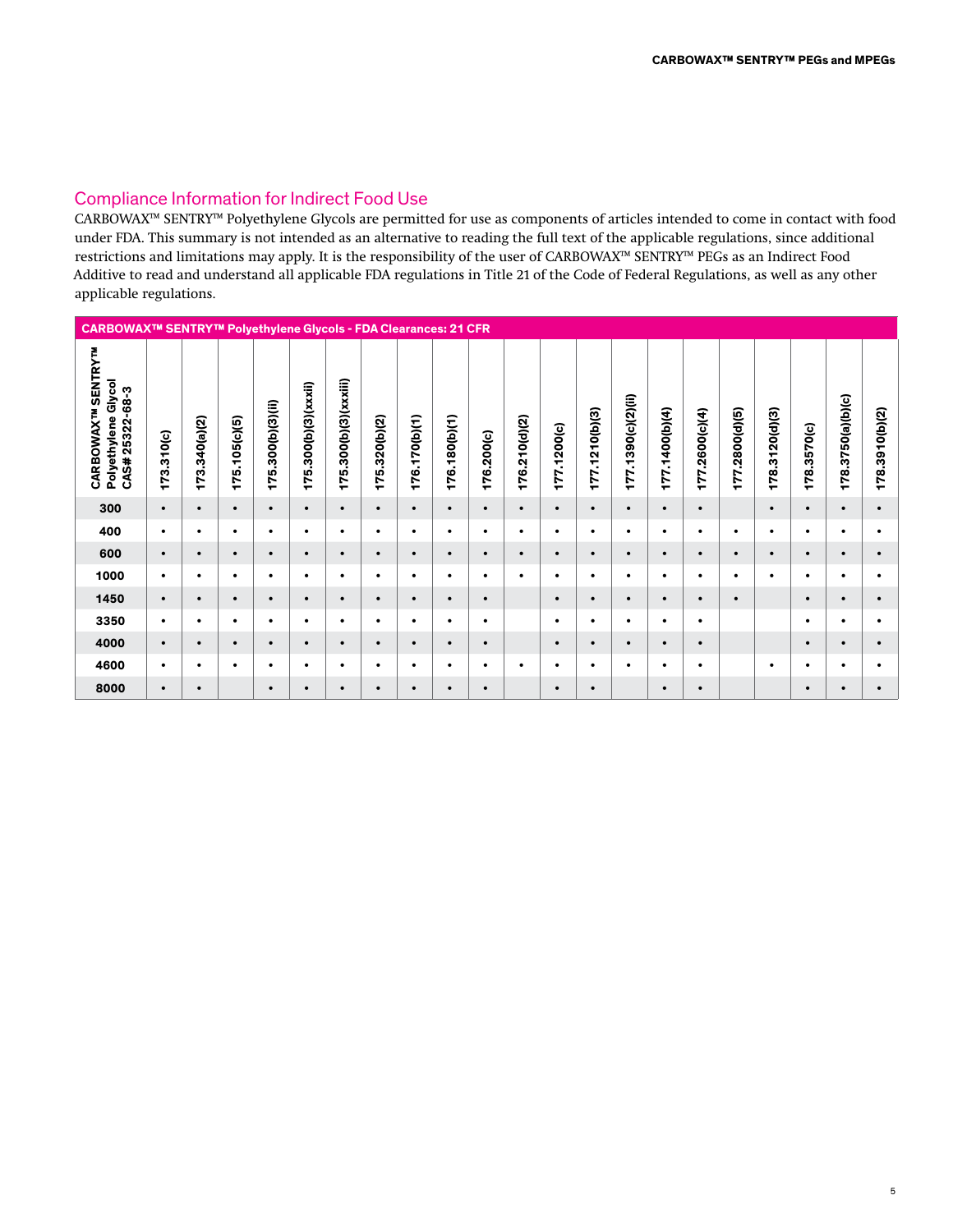## A World of Applications\*

CARBOWAX™ SENTRY™ PEGs and MPEGs are recommended materials for pharmaceuticals including:

| <b>Pharmaceuticals</b>        |                                        |                                                                                                                                                                                                                                                                                                                                                                                                                                                                                                                             |                                                                                                          |  |  |
|-------------------------------|----------------------------------------|-----------------------------------------------------------------------------------------------------------------------------------------------------------------------------------------------------------------------------------------------------------------------------------------------------------------------------------------------------------------------------------------------------------------------------------------------------------------------------------------------------------------------------|----------------------------------------------------------------------------------------------------------|--|--|
|                               | <b>Application</b>                     | <b>Description</b>                                                                                                                                                                                                                                                                                                                                                                                                                                                                                                          | <b>Recommended Product(s)</b>                                                                            |  |  |
| <b>Actives</b>                | Laxatives and<br><b>Colonic Lavage</b> | CARBOWAX™ SENTRY™ PEGs are well-known in the treatment of chronic<br>constipation. Functioning as an osmotic laxative, they can provide a mild and<br>effective treatment without common side effects seen in other laxative types. They<br>are also widely used as colonic lavage to facilitate bowel cleansing prior to medical<br>procedures such as colonoscopies, radiological exams, or gastrointestinal surgery.                                                                                                     | CARBOWAX™ SENTRY™ PEGs<br>3350 and 4000                                                                  |  |  |
|                               | <b>Tablet Binding</b><br>or Coating    | CARBOWAX™ SENTRY™ PEG<br>8000                                                                                                                                                                                                                                                                                                                                                                                                                                                                                               |                                                                                                          |  |  |
| <b>Excipients</b>             | Gelatin<br><b>Capsules</b>             | CARBOWAX™ SENTRY™ products are used extensively in soft gelatin capsules.<br>They enhance solubility of the active substance as the primary water-soluble<br>component in the liquid fill.<br>For hard gelatin capsules, CARBOWAX™ SENTRY™ products effectively solubilize<br>active ingredients in a melt-fill protocol. A suitable antioxidant additive such as<br>Butylated Hydroxytoluene (BHT) may be beneficial in providing oxidative stability to<br>the active ingredient and to the PEG under filling conditions. | CARBOWAX™ SENTRY™ PEGs<br>$300 - 1450$<br>Solid grade CARBOWAX™<br><b>SENTRY™ PEGs</b>                   |  |  |
|                               | <b>Ointment Base</b>                   | CARBOWAX™ SENTRY™ PEGs make excellent water-soluble ointment bases<br>as they spread easily and evenly over the skin, even if moisture is present. Good<br>water solubility can make it easy to incorporate aqueous ingredients. PEG ointment<br>bases are preferred over traditional hydrophobic ointment bases as they effectively<br>incorporate active ingredients but can be easily removed with water.                                                                                                                | CARBOWAX™ SENTRY™ PEG<br>1000 and 540 Blend                                                              |  |  |
|                               | Liquid<br><b>Medications</b>           | CARBOWAX™ SENTRY™ PEGs are ingredients in liquid oral-dose medications such<br>as cough medicines and elixirs, where they function as solubilizers and non-alcohol<br>diluents. Other applications include nose and ear drops and spray-on medicines.                                                                                                                                                                                                                                                                       | CARBOWAX™ SENTRY™ Liquid<br><b>PEGs</b>                                                                  |  |  |
|                               | Suppositories                          | CARBOWAX™ SENTRY™ PEGs serve as a formulation base to dissolve the active<br>substance. They also allow enhanced bioavailability by facilitating effective and<br>complete release of the active substance in the body.<br>High molecular weight CARBOWAX™ SENTRY™ PEGs are also used to coat<br>suppositories, providing elasticity and lubricity.                                                                                                                                                                         | CARBOWAX™ SENTRY™ PEG<br>1000 and 540 blend<br>High molecular weight (MW)<br>CARBOWAX™ SENTRY™ PEGs      |  |  |
| <b>Chemical Intermediates</b> |                                        | CARBOWAX™ SENTRY™ PEGs and MPEGs are used in the synthesis of<br>pharmaceutical actives such as diesters, carbonates, carbamates, and PEG/protein<br>conjugates ('PEGylation').                                                                                                                                                                                                                                                                                                                                             | CARBOWAX™ SENTRY™ PEGs<br>300, 400, 600 - 8000; MPEGs<br>350 and 550                                     |  |  |
| <b>Processing Aids</b>        |                                        | CARBOWAX™ SENTRY™ PEGs have been in pharmaceutical granulation technology<br>for decades. PEGs can offer control to achieve a more uniform particle size<br>distribution, reduce fines concentration, enhance tablet hardness, and add lubricity.                                                                                                                                                                                                                                                                           | CARBOWAX™ SENTRY™ PEGs<br>with MW of 1450 and higher; high<br>MW materials such as PEG 8000<br>preferred |  |  |

\*Statements about the compliance status of CARBOWAX™ SENTRY™ PEGs and MPEGs are not intended as regulatory advice for any specific use nor are they an alternative to seeking regulatory advice for a<br>user's particular inten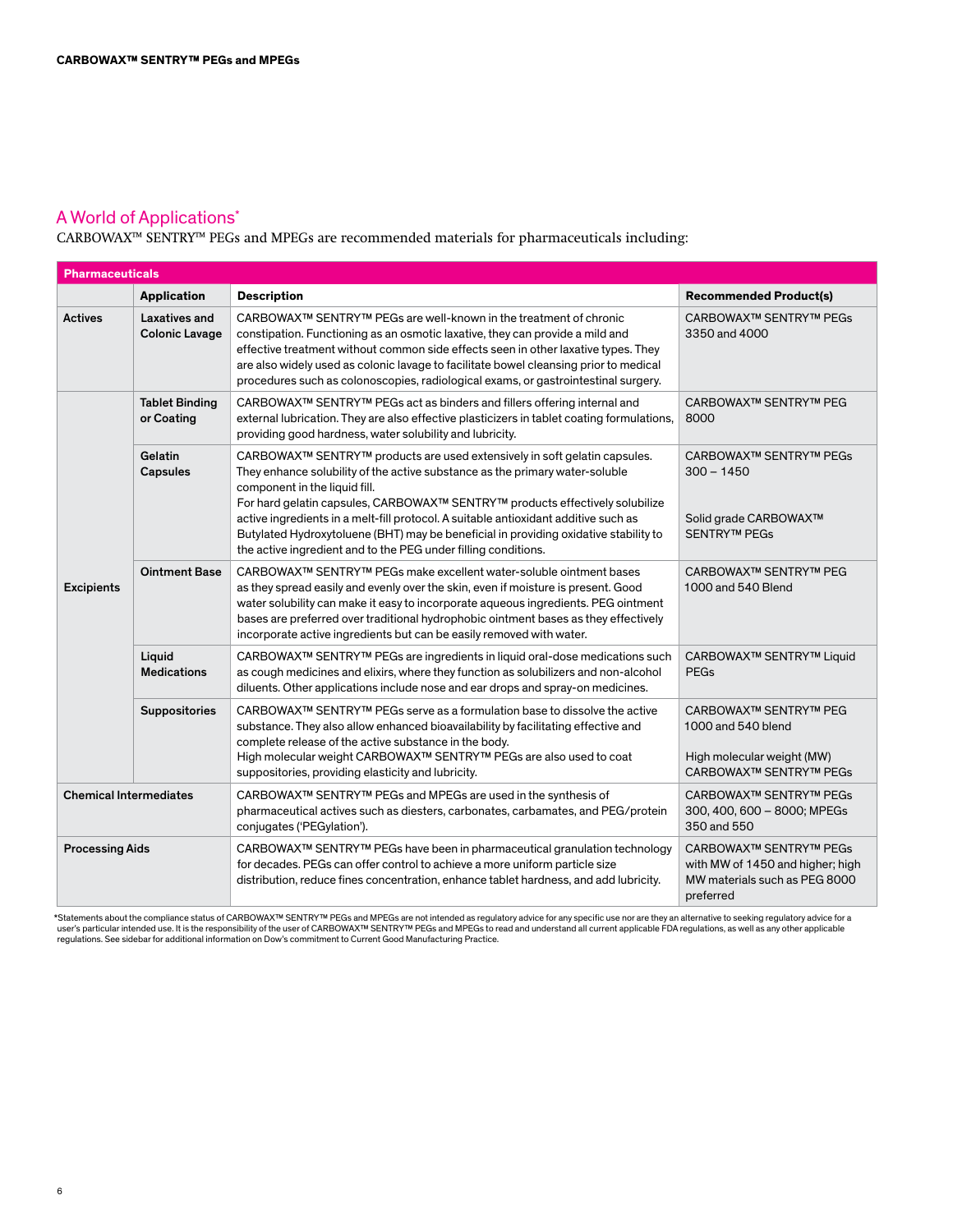

## Product Stewardship

Dow has a fundamental concern for all who make, distribute and use its products,and for the environment in which we live. This concern is the basis of our product stewardship philosophy by which we assess the health and environmental information on our products and take appropriate steps to protect employee and public health and our environment. Our product stewardship program rests in each and every individual involved with Dow products – from the initial concept and research to manufacture, use, sale and disposal of each product.

## Customer Notice

Dow strongly encourages its customers to review both their manufacturing processes and their applications of Dow products from the standpoint of human health and environmental quality to help ensure that Dow products are not used in ways for which they are not intended or tested. Dow personnel will assist customers in dealing with environmental and product safety considerations. Dow product literature, including Material Safety Data Sheets, should be consulted prior to use of Dow products.